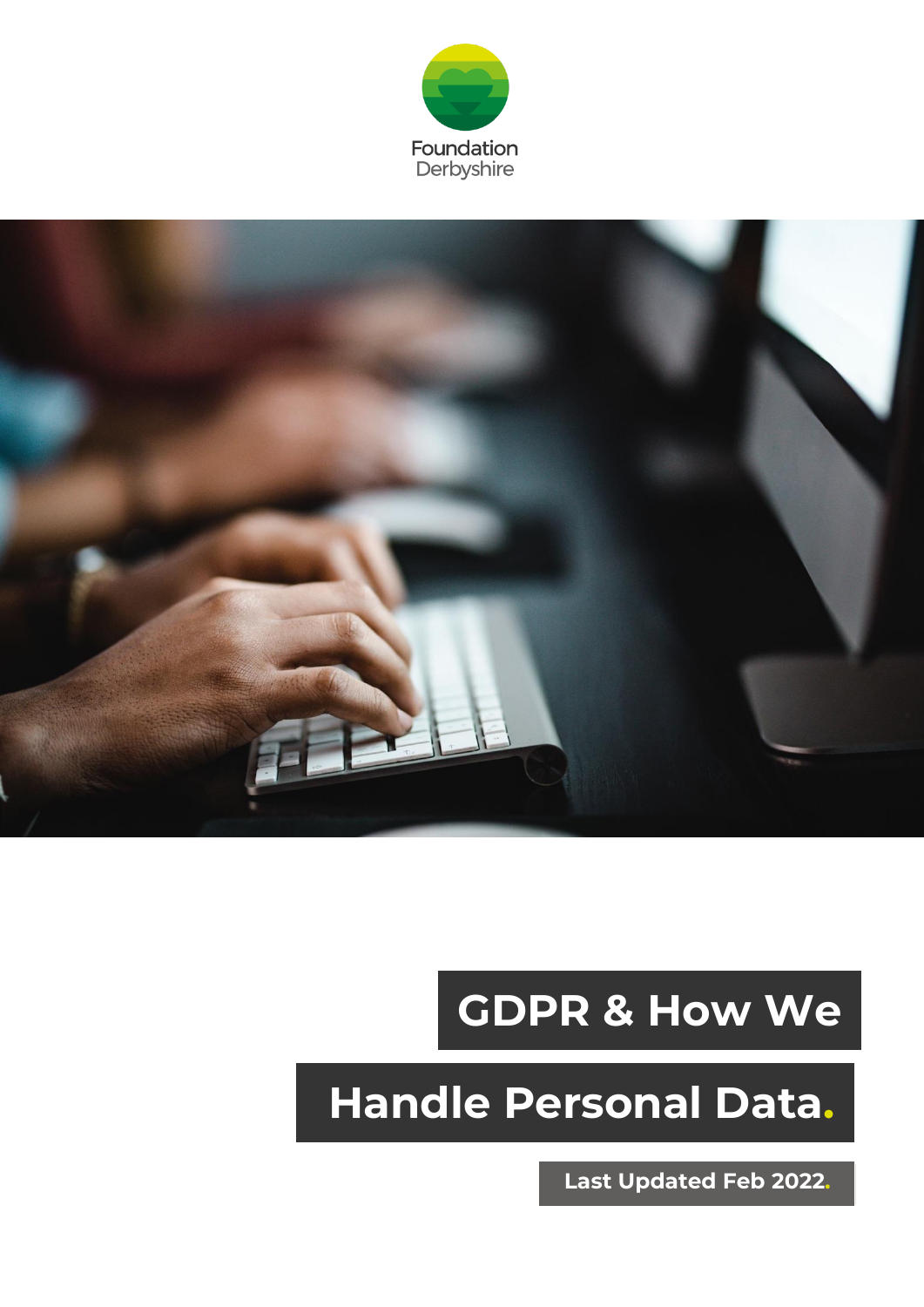## **Personal Data: Frequently Asked Questions.**

## **In this document, reference to "we", "us", "our", "Foundation Derbyshire" are references to Derbyshire Community Foundation.**

This document provides answers to questions that we are frequently asked, regarding the use of personal data. Please note this document should be read in conjunction with Foundation Derbyshire's privacy policy (available to download in the Resources section of our website) and does not replace the terms set out in that policy. In the event of any conflict between a term set out in this document and a term set out in the privacy policy, the latter shall prevail.

We understand that you may be nervous in submitting information such as bank statements and details of management committee members to us during the application assessment process. Accordingly, we want to assure you that your personal information will be processed fairly, retained securely and used in accordance with the Data Protection Act 2018.

Below is a set of answers to our most frequently asked questions. If you have another question in relation to the use of your personal data, please see our privacy policy in the first instance. If the privacy policy does not provide you with the information you require, please contact us.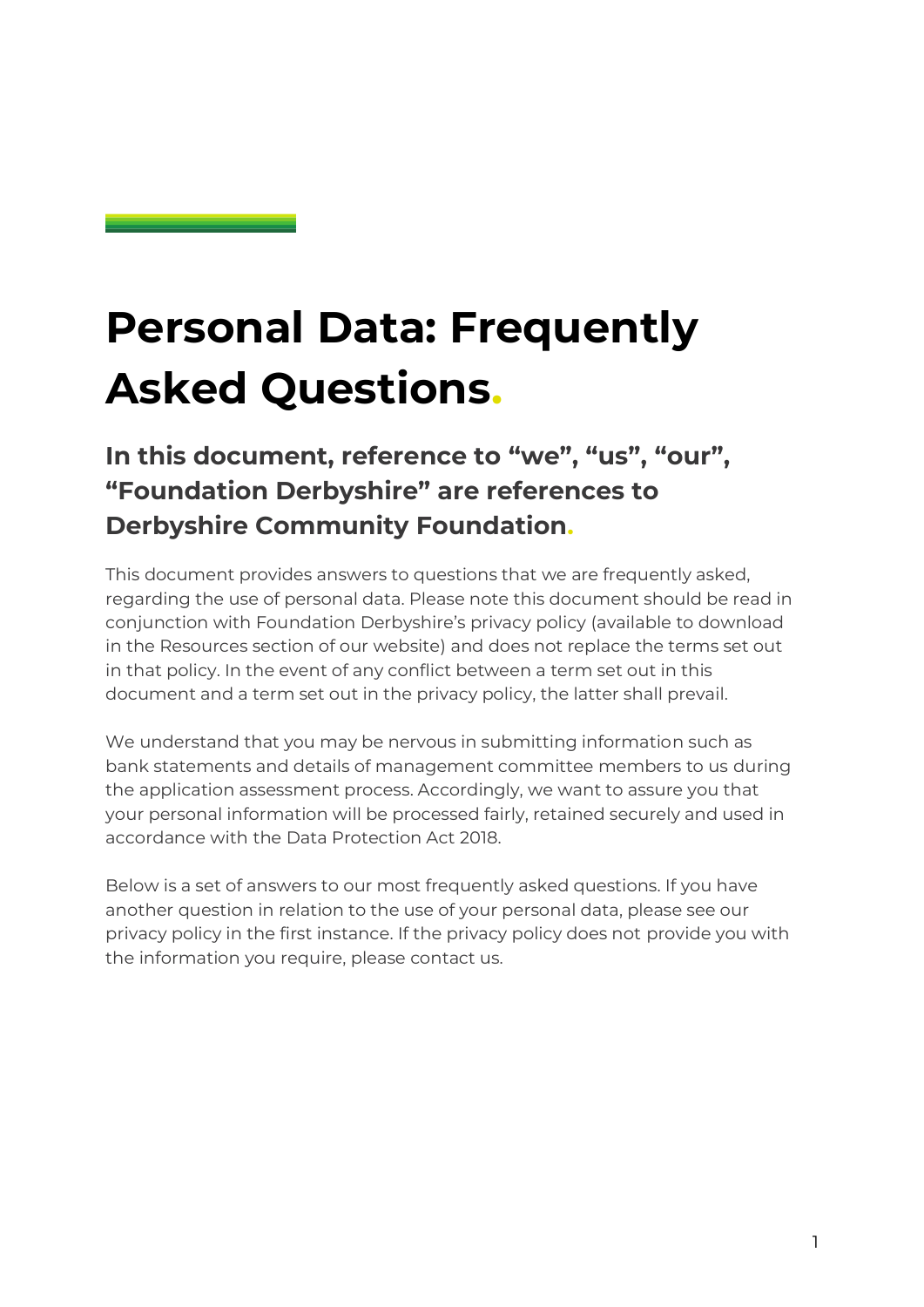### **Why do you require our bank statements?**

We use your bank statements to ensure that bank accounts are in place and are being used legitimately and appropriately. Bank statements are also cross referenced with the payment details that successful applicants provide on their Grant Agreement, to ensure that funds are paid into the correct account.

We require unredacted bank statements so that they can be examined by us as part of our due diligence processes and to undertake, where applicable, fraud checks. This element of our assessment is not possible if bank statements are redacted.

If you do not send us your unredacted bank statements, we may not be able to process your application or award a grant to you, due to the fact that we have been unable to complete our due diligence processes.

### **Why do you ask for information regarding management committee members?**

As part of the application process, we will ask you to complete and return a Management Committee & Financial Control form. This form is used by us to help us assess the financial controls an organisation has in place and evidence local involvement and the grassroots nature of a project / service.

We may obtain data from third party sources such as Companies House and the Charity Commission and use this data for undertaking due diligence and to safeguard the assets and reputation of Foundation Derbyshire. However, we do not perform any individual credit checks as part of our assessment process.

Please note that if you do not provide us with the information requested on the Management Committee and Financial Control form, we may not be able to process your application or award a grant to you, because we have been unable to complete our due diligence processes.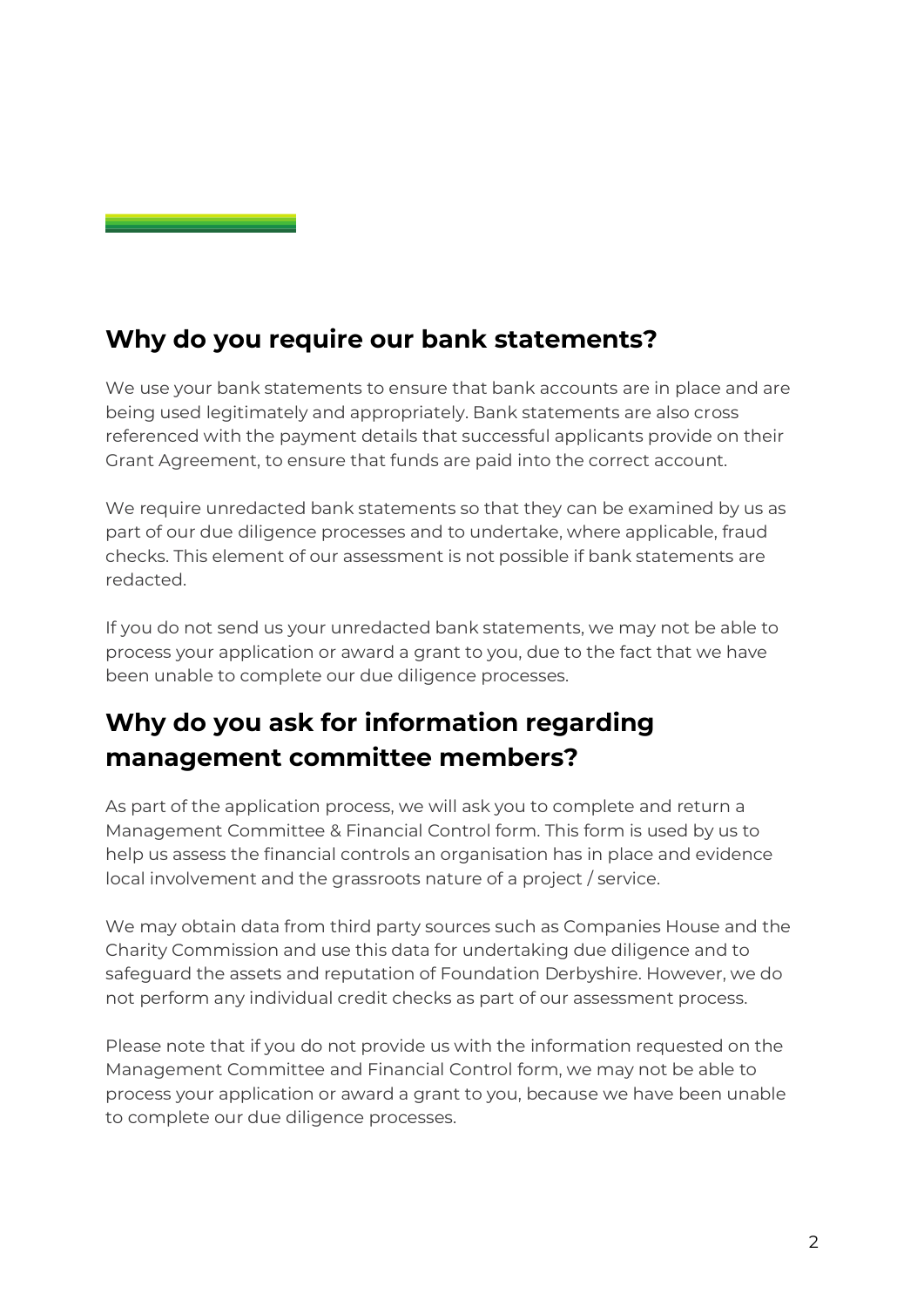### **How do you use our information?**

Any information you provide as part of your application, will be used by us to:

- assess and process grant applications
- administer grants awarded
- keep a record of our relationship with you
- seek your views on the work of Foundation Derbyshire there will be no obligation to respond
- comply with applicable laws and regulations and requests from statutory agencies.

#### **Who has access to our information?**

Your information is only accessible by our staff and, where appropriate, trustees who are bound by appropriate policies and procedures to protect your information.

We share information on grant applicants with grant panel members and donors. These are volunteers working with Foundation Derbyshire. We will also publish data on grant recipients for groups/organisations (amounts/names/purpose) but anonymise details for any individual grantees.

We may pass data to other organisations, known as data processors, to provide specific services to us. An example would be providing data to our database provider. We will always have a contract in place with our data processors and they are not allowed to do anything with your data other than that which we have instructed them to do.

#### **How long do your keep our data?**

We will keep your data for as long as is needed to complete the task for which it was collected. Relationships between grantees and the Community Foundation are often long term, and so we expect to keep your data for as long as that relationship exists, or until we no longer need it. Further details of our retention periods can be found in our Data Retention Policy.